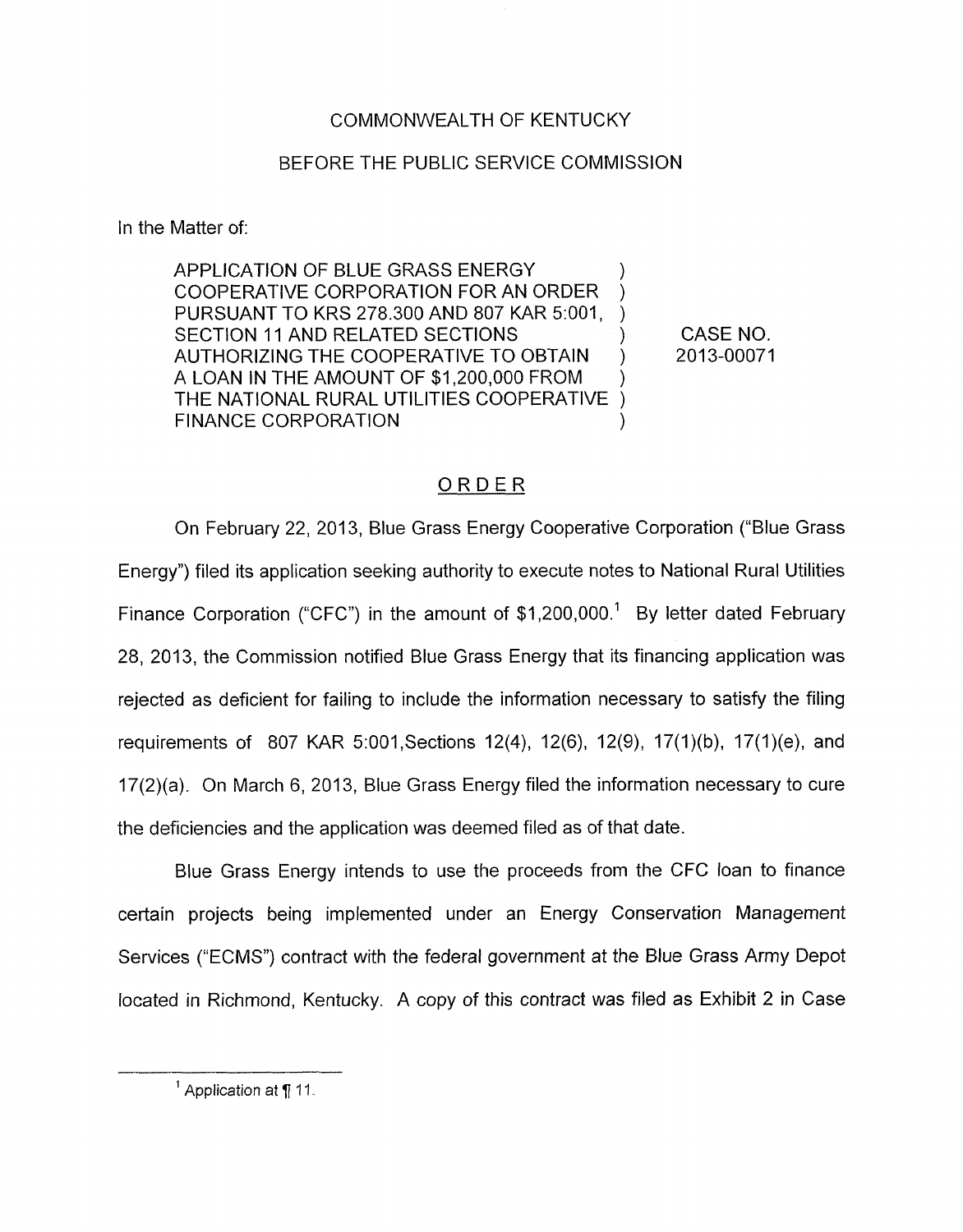No. 2006-00167.<sup>2</sup> Pursuant to the ECMS contract, Blue Grass Energy performs work or contracts for work performed at the Blue Grass Army Depot that result in energy savings to the U.S. government through the updating of electrical equipment, lighting systems, heating and cooling systems and similar energy-saving projects. The projects that are the subject of the proposed CFC loan<sup>3</sup> are estimated to produce annual energy savings of 324,508 kWh and annual cost savings of \$18,308.<sup>4</sup> Funds for this contract will be paid by Blue Grass Energy from a CFC short-term line of credit. Blue Grass Energy will use the proceeds from the proposed CFC loan to reimburse the line of credit.

Blue Grass Energy will execute a IO-year promissory note for repayment of the proposed CFC loan. Pursuant to the promissory note, Blue Grass Energy will utilize the variable interest rate offered by CFC to make the note repayment consistent with the terms of the ECMS contract, which also provides for a variable interest rate on the amounts the U.S. government is repaying Blue Grass Energy over the 10 year period of the contract.<sup>5</sup> Under the terms of the contract, Blue Grass Energy will receive a .25 percent adder on the interest rate the U.S. government pays it over the CFC interest rate for administering the loan.<sup>6</sup> In addition, Blue Grass Energy stated that it will also receive a one-time 9 percent management fee over the cost of the projects for

<sup>&</sup>lt;sup>2</sup> Case No. 2006-00167, Application of the Blue Grass Energy Cooperative Corporation for an Order Pursuant to 278 300 and 807 KAR 5.001, Section 11, and Related Sections Authorizing the Cooperative to Obtain a Loan in the Amount of \$525,000 from the National Rural Utilities cooperative Finance Corporation, **(Ky.** PSC, June 16, 2006).

<sup>&</sup>lt;sup>3</sup> Application, Exhibit 3.

<sup>&</sup>lt;sup>4</sup> See Item 3 of Blue Grass Energy's Response to the Informal Conference questions, March 18, 2013.

<sup>&</sup>lt;sup>5</sup> Application at ¶ 20.

 $<sup>6</sup>$  Internal Conference Memorandum ("IC Memo"), March 22, 2013.</sup>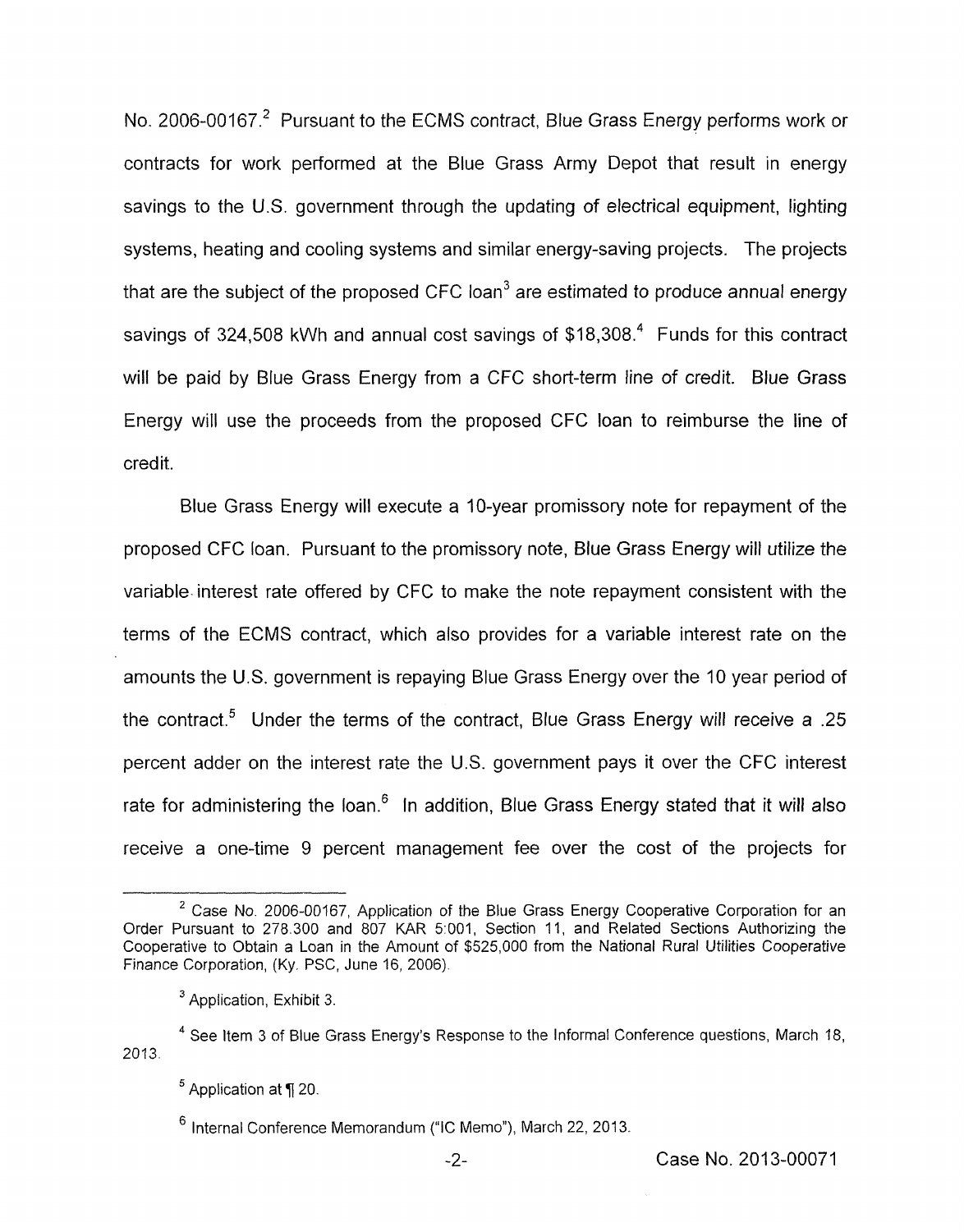managing the projects.<sup>7</sup> Blue Grass Energy will utilize a variable interest rate because this rate does not include a prepayment penalty by the CFC. The variable rate as of March 6, 2013 is 2.9 percent.<sup>8</sup> The loan will be secured by a mortgage and security  $instrument<sup>9</sup>$ 

Since the provision of services under the ECMS contract is an extension of its core business, Blue Grass Energy has established an accounting system to separately account for the income and expenses associated with the projects. Blue Grass Energy is of the opinion that this project is consistent with its Articles of Incorporation and the Amendments thereto relating to the purposes for which Blue Grass Energy was organized pursuant to the Rural Electrification Act. Both Blue Grass Energy and its accountants are of the opinion that the income generated by Blue Grass Energy in this endeavor will not jeopardize Blue Grass Energy's tax-exempt status.<sup>10</sup> Blue Grass Energy states that the funding to be obtained is solely from CFC and not from the Rural Utilities Service ("RUS") or any other source, since RUS does not provide this type of financing for U.S. government projects.<sup>11</sup> Blue Grass Energy will not be required to obtain loan capital term certificates in conjunction with this financing, as this provision was eliminated effective in 2009.<sup>12</sup>

 $<sup>7</sup>$  Id.</sup>

Exhibit 1 of the response to the Commission's deficiency letter, March 6, 2013. **8** 

Application at *fi* 11 **9** 

<sup>&</sup>lt;sup>10</sup> Application at ¶ 22.

<sup>&</sup>lt;sup>11</sup> Application at ¶ 21.

<sup>&</sup>lt;sup>12</sup> See Item 2 of Blue Grass Energy's Response to the Informal Conference questions, March 18, 2013.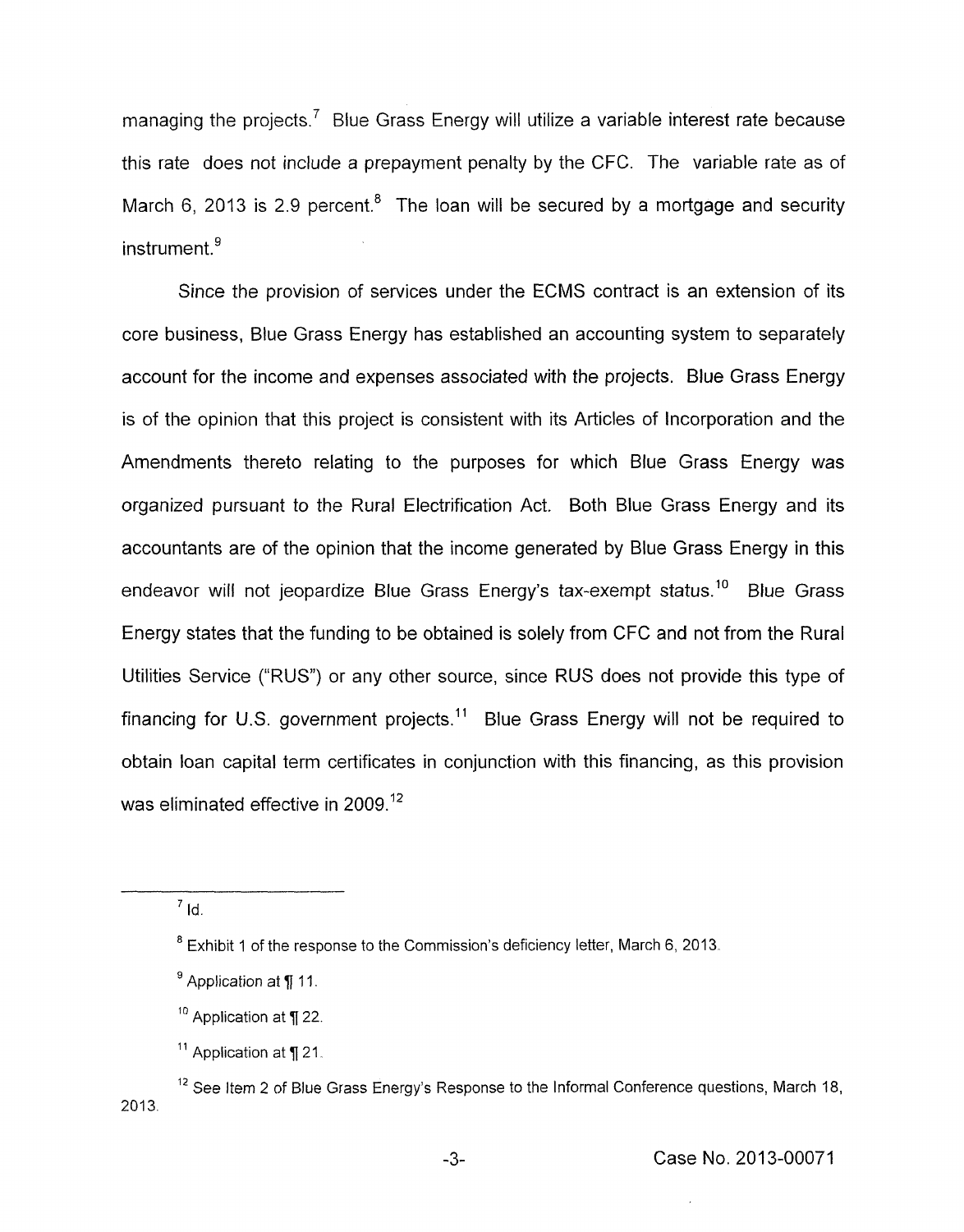As of November 30, 2012, Blue Grass Energy's outstanding balance of CFC debt was  $$12,910,587$ ,<sup>13</sup> which is made up of debt with interest rates varying from 2.95 percent to 7.1 percent. Blue Grass Energy also has outstanding long-term debt with RUS in the amount of \$76,026,476 at interest rates varying from 3.23 percent to 6.0 percent.<sup>14</sup> Finally, Blue Grass Energy has outstanding debt with Federal Financing Bank in the amount of \$29,777,858 at interest rates varying from .013 to 4.906 percent.<sup>15</sup>

The ownership of the projects completed by Blue Grass Energy will remain with the U.S. government.<sup>16</sup>

Blue Grass Energy has requested expedited Commission approval of its financing application so that cost- and energy-saving projects at the Blue Grass Army Depot can be implemented as soon as possible.<sup>17</sup>

Having reviewed the application, the Commission finds that Blue Grass Energy's proposed financing is reasonable and for a proper purpose. Based on the request of Blue Grass Energy and for good cause shown, the Commission has expedited the processing of Blue Grass Energy's application.

The Commission, after consideration of the evidence of record and being sufficiently advised, finds that:

<sup>&</sup>lt;sup>13</sup> Exhibit 5 of the response to the Commission's deficiency letter, March 6, 2013.

 $14$   $\frac{1}{4}$ 

Id. **15** 

<sup>&</sup>lt;sup>16</sup> March 21, 2013 Informal Conference Memorandum.

 $17$  Application at ¶ 24 and March 21, 2013 Informal Conference Memorandum.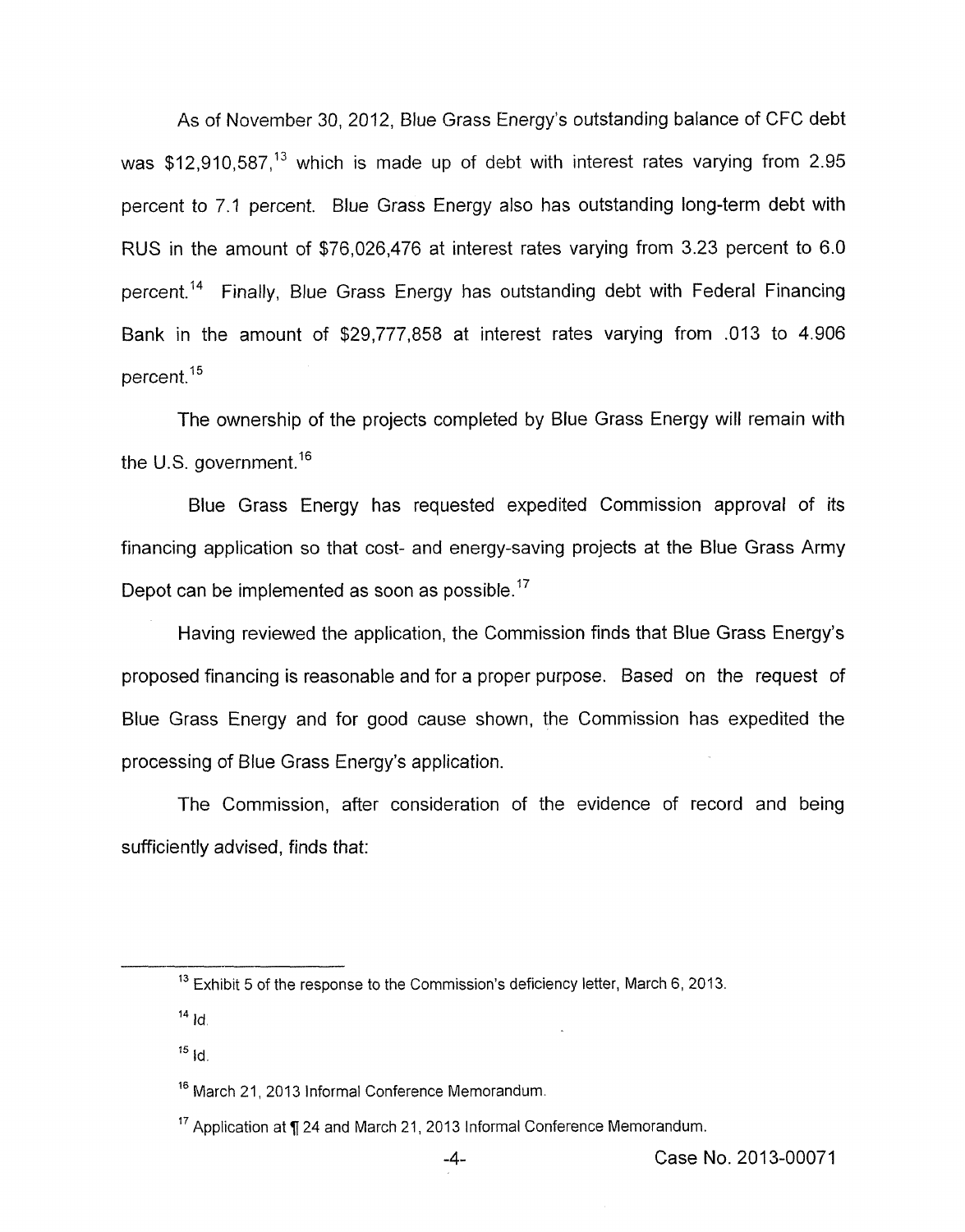1. The loan from CFC is for lawful objects within the corporate purposes of Blue Grass Energy, is necessary and appropriate for and consistent with the proper performance by the utility of its service to the public, will not impair its ability to perform that service, is reasonable, necessary, and appropriate for such purposes, and should be approved.

2. Blue Grass Energy should execute its note as security for the proposed loan in the manner described in its application.

3. The proceeds from the proposed loan should be used only for the lawful purposes set out in Blue Grass Energy's application.

4. The terms and conditions of the new CFC loan should be consistent with the CFC financing program as described in Blue Grass Energy's application.

*5.* Blue Grass Energy should provide the Commission with the exact amount of the new CoBank loan within 10 days of finalizing the transaction.

## IT IS THEREFORE ORDERED that:

1. The loan from CFC as described in Blue Grass Energy's application is approved.

2. Blue Grass Energy shall execute its note as security for the proposed loan in the manner described in its application.

**3.** The proceeds from the proposed loan shall be used only for the lawful purposes set out in Blue Grass Energy's application.

4. The terms and conditions of the new CFC loan shall be consistent with the CFC financing program as described in Blue Grass Energy's application.

-5- Case No. 2013-00071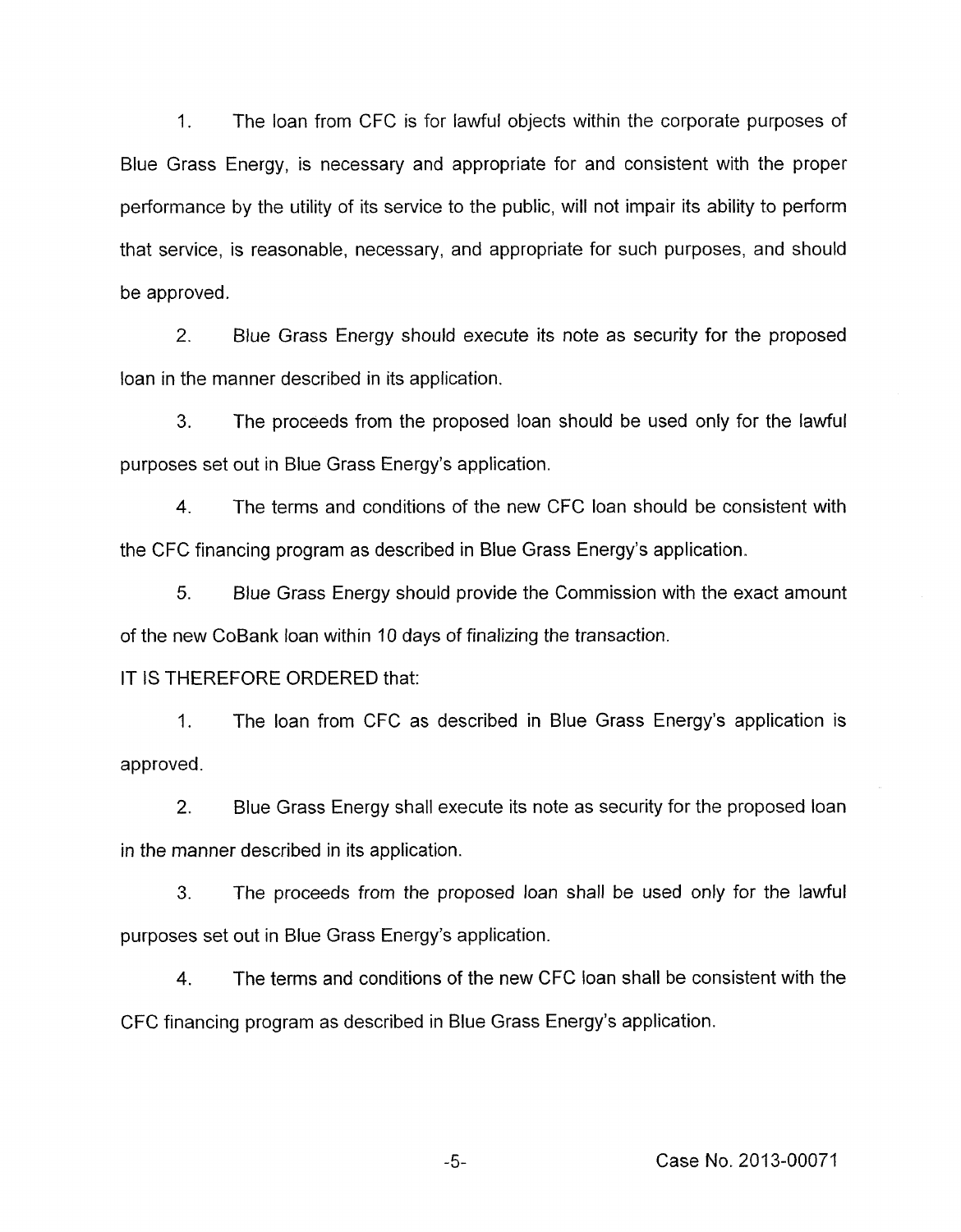5. Blue Grass Energy shall provide the Commission with the exact amount of the new CoBank loan within 10 days of finalizing the transaction.

Nothing contained herein shall be deemed a warranty or finding of value of securities or financing authorized herein on the part of the Commonwealth of Kentucky or any agency thereof.

By the Commission



**ATTE** ive Difector  $Ex$ e $\not\in$ u

Case No. 2013-00071